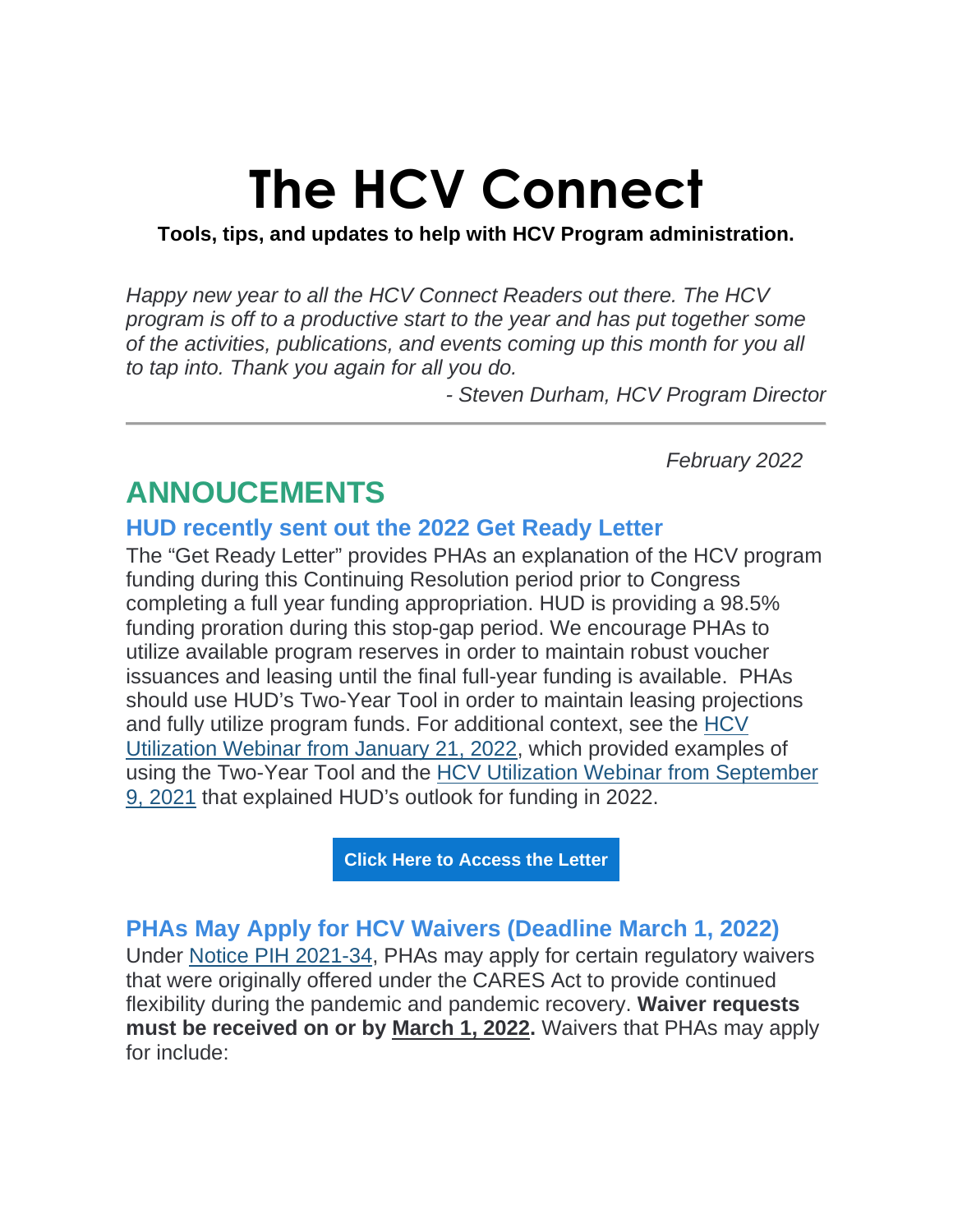- Increases in Payment Standard During HAP Contract Term
- SEMAP Scores
- Extensions of Voucher Term
- Homeownership: Maximum Terms of Assistance
- Flexibility to increase Payment Standards

**[See the Notice for Details on How to Apply](https://lnks.gd/l/eyJhbGciOiJIUzI1NiJ9.eyJidWxsZXRpbl9saW5rX2lkIjoxMDQsInVyaSI6ImJwMjpjbGljayIsImJ1bGxldGluX2lkIjoiMjAyMjAyMDkuNTMxNDU0NzEiLCJ1cmwiOiJodHRwczovL3d3dy5odWQuZ292L3NpdGVzL2RmaWxlcy9PQ0hDTy9kb2N1bWVudHMvMjAyMS0zNHBpaG4ucGRmP3V0bV9tZWRpdW09ZW1haWwmdXRtX3NvdXJjZT1nb3ZkZWxpdmVyeSJ9.w9UOMJN8b0AAjHpv4ymck6WHAzSTed2SGZif9Z9Bqmw/s/1129219932/br/126371072110-l)**

## **CARES Act Period of Availability**

CARES Act funding's period of availability ended on December 31, 2021. PHAs with remaining CARES Act funds may only use those funds to pay for obligations (i.e. invoices or contracts) made prior to 2022. Unliquidated obligations (meaning unpaid invoices) for CARES Act costs incurred prior to 12/31/21 may be paid within the next 120 days. PHAs have until May 1, 2022 (120 days) to pay these existing obligations. The Office of Housing Voucher Programs will provide guidance in February 2022 for the remaining unspent CARES Act funds to HUD. The CARES Act Reporting Portal has not been released.

# **Fostering Stable Housing Opportunities (FSHO) Notice**

On January 24, 2022, HUD published in the [Federal Register](https://lnks.gd/l/eyJhbGciOiJIUzI1NiJ9.eyJidWxsZXRpbl9saW5rX2lkIjoxMDUsInVyaSI6ImJwMjpjbGljayIsImJ1bGxldGluX2lkIjoiMjAyMjAyMDkuNTMxNDU0NzEiLCJ1cmwiOiJodHRwczovL3d3dy5mZWRlcmFscmVnaXN0ZXIuZ292L2RvY3VtZW50cy8yMDIyLzAxLzI0LzIwMjItMDEyODUvaW1wbGVtZW50YXRpb24tb2YtdGhlLWZvc3RlcmluZy1zdGFibGUtaG91c2luZy1vcHBvcnR1bml0aWVzLWFtZW5kbWVudHM_dXRtX21lZGl1bT1lbWFpbCZ1dG1fc291cmNlPWdvdmRlbGl2ZXJ5In0.84lV4dPV4qjUXyXyCvmYX3B3qQ3FhRCpBb6O1EdgJZo/s/1129219932/br/126371072110-l) a notice implementing the Fostering Stable Housing Opportunities amendments (FSHO). FSHO made changes to the Family Unification Program (FUP) and Foster Youth to Independence (FYI) initiative to enable FUP/FYI youth who first leased a unit after December 27, 2020 to receive an extension of the 36-month time limit of assistance for up to an additional 24 months (for a total of 60 months of voucher assistance).

**[The Federal Register Notice can be viewed here.](https://lnks.gd/l/eyJhbGciOiJIUzI1NiJ9.eyJidWxsZXRpbl9saW5rX2lkIjoxMDYsInVyaSI6ImJwMjpjbGljayIsImJ1bGxldGluX2lkIjoiMjAyMjAyMDkuNTMxNDU0NzEiLCJ1cmwiOiJodHRwczovL3d3dy5mZWRlcmFscmVnaXN0ZXIuZ292L2RvY3VtZW50cy8yMDIyLzAxLzI0LzIwMjItMDEyODUvaW1wbGVtZW50YXRpb24tb2YtdGhlLWZvc3RlcmluZy1zdGFibGUtaG91c2luZy1vcHBvcnR1bml0aWVzLWFtZW5kbWVudHM_dXRtX21lZGl1bT1lbWFpbCZ1dG1fc291cmNlPWdvdmRlbGl2ZXJ5In0.g33_7yY8HaoHszL-ful6nK7JZEFz-2OxRcCpLvw3_7E/s/1129219932/br/126371072110-l)**

#### **New EHV Exception Report tabs!**

HUD recently added several new tabs to the [EHV Exception Report,](https://lnks.gd/l/eyJhbGciOiJIUzI1NiJ9.eyJidWxsZXRpbl9saW5rX2lkIjoxMDcsInVyaSI6ImJwMjpjbGljayIsImJ1bGxldGluX2lkIjoiMjAyMjAyMDkuNTMxNDU0NzEiLCJ1cmwiOiJodHRwczovL2FwcC5wb3dlcmJpZ292LnVzL3ZpZXc_cj1leUpySWpvaU5qZGtPVGN3TlRndE5UUmlZeTAwWXpRNExXSXdNMll0TXpkbE5EQmlOVEF6WlRrMElpd2lkQ0k2SWpZeE5UVXlOR00xTFRJeVpUa3ROR0pqWkMxaE9Ea3pMVEV4T0RCaE5UTm1ZemRpTWlKOSZ1dG1fbWVkaXVtPWVtYWlsJnV0bV9zb3VyY2U9Z292ZGVsaXZlcnkifQ.iq3nKuQQ9gAZ-N_J0ELWVzyez828ivruPYfjF7vnjHk/s/1129219932/br/126371072110-l) which is posted on [www.hud.gov/ehv.](https://lnks.gd/l/eyJhbGciOiJIUzI1NiJ9.eyJidWxsZXRpbl9saW5rX2lkIjoxMDgsInVyaSI6ImJwMjpjbGljayIsImJ1bGxldGluX2lkIjoiMjAyMjAyMDkuNTMxNDU0NzEiLCJ1cmwiOiJodHRwOi8vd3d3Lmh1ZC5nb3YvZWh2P3V0bV9tZWRpdW09ZW1haWwmdXRtX3NvdXJjZT1nb3ZkZWxpdmVyeSJ9.SK4c0l_V-pb8Wc5Umln6Y0xv7w2z4SnuuvoFEUnYoXY/s/1129219932/br/126371072110-l) These new tabs are intended to help EHV participating PHAs identify potential problems in the EHV program data they have reported to HUD. HUD held an [EHV Office Hours on February](https://lnks.gd/l/eyJhbGciOiJIUzI1NiJ9.eyJidWxsZXRpbl9saW5rX2lkIjoxMDksInVyaSI6ImJwMjpjbGljayIsImJ1bGxldGluX2lkIjoiMjAyMjAyMDkuNTMxNDU0NzEiLCJ1cmwiOiJodHRwczovL3lvdXR1LmJlL0RXYWgzRTlLbkQ4P3V0bV9tZWRpdW09ZW1haWwmdXRtX3NvdXJjZT1nb3ZkZWxpdmVyeSJ9.9l_w9P2Fesq_yHbTYGxbm2vImFucPShQH8H_nzvCgz0/s/1129219932/br/126371072110-l)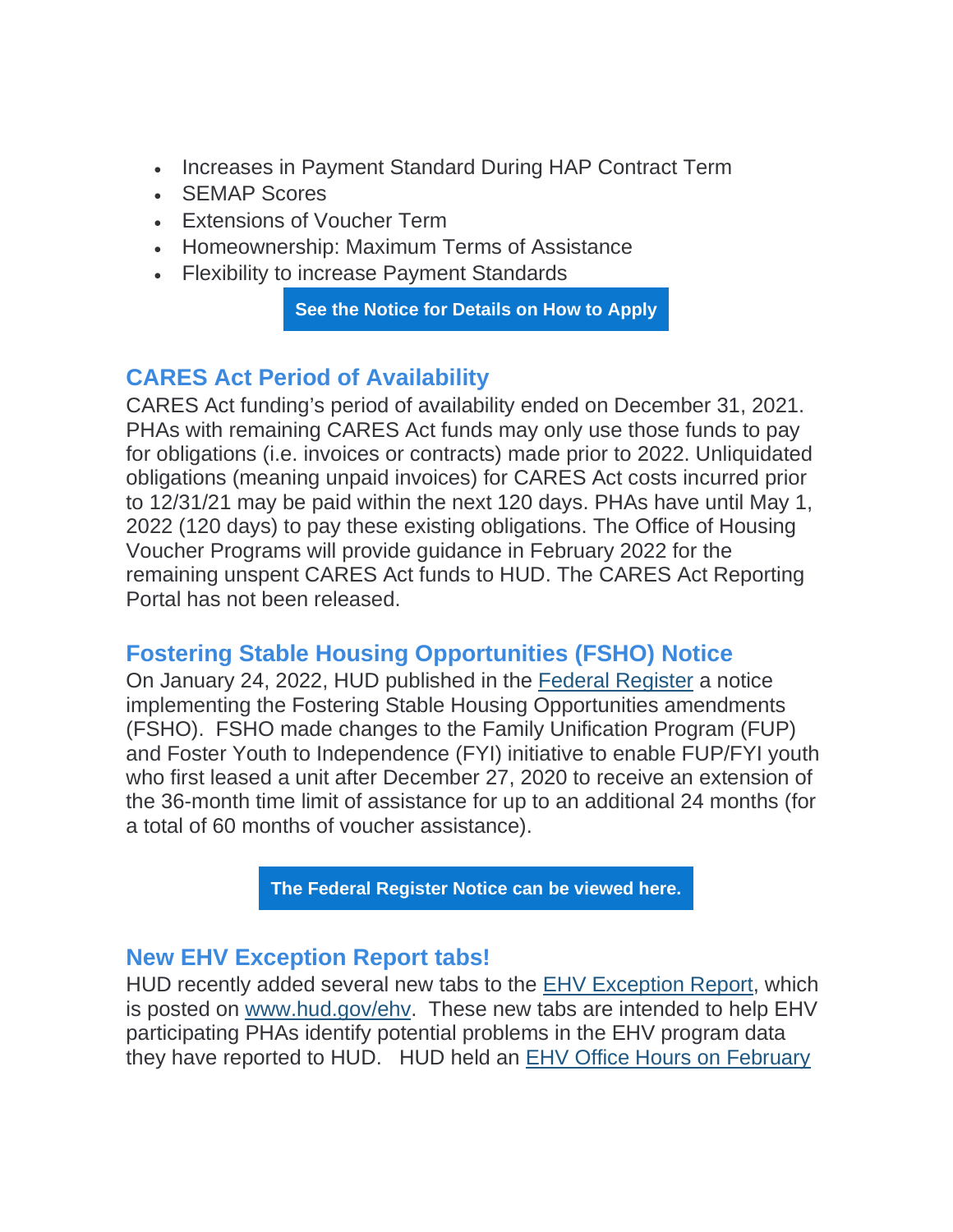1<sup>st</sup> [regarding the EHV Exception Report.](https://lnks.gd/l/eyJhbGciOiJIUzI1NiJ9.eyJidWxsZXRpbl9saW5rX2lkIjoxMDksInVyaSI6ImJwMjpjbGljayIsImJ1bGxldGluX2lkIjoiMjAyMjAyMDkuNTMxNDU0NzEiLCJ1cmwiOiJodHRwczovL3lvdXR1LmJlL0RXYWgzRTlLbkQ4P3V0bV9tZWRpdW09ZW1haWwmdXRtX3NvdXJjZT1nb3ZkZWxpdmVyeSJ9.9l_w9P2Fesq_yHbTYGxbm2vImFucPShQH8H_nzvCgz0/s/1129219932/br/126371072110-l) Each new tab includes instructions regarding how to resolve the exceptions.

If your PHA needs additional information resolving any reporting discrepancies, please contact [EHVresearch@hud.gov.](mailto:EHVresearch@hud.gov)

**[View the Exception Report Here](https://lnks.gd/l/eyJhbGciOiJIUzI1NiJ9.eyJidWxsZXRpbl9saW5rX2lkIjoxMTAsInVyaSI6ImJwMjpjbGljayIsImJ1bGxldGluX2lkIjoiMjAyMjAyMDkuNTMxNDU0NzEiLCJ1cmwiOiJodHRwczovL2FwcC5wb3dlcmJpZ292LnVzL3ZpZXc_cj1leUpySWpvaU5qZGtPVGN3TlRndE5UUmlZeTAwWXpRNExXSXdNMll0TXpkbE5EQmlOVEF6WlRrMElpd2lkQ0k2SWpZeE5UVXlOR00xTFRJeVpUa3ROR0pqWkMxaE9Ea3pMVEV4T0RCaE5UTm1ZemRpTWlKOSZ1dG1fbWVkaXVtPWVtYWlsJnV0bV9zb3VyY2U9Z292ZGVsaXZlcnkifQ.KCPQSq5cqwHwIunidGzpYWqpXw640eSw_two88b6G4U/s/1129219932/br/126371072110-l)**

## **FMR Areas Requesting Re-evaluation with No Data Submission**

On January 10, 2022, HUD published (at [www.huduser.gov\)](https://lnks.gd/l/eyJhbGciOiJIUzI1NiJ9.eyJidWxsZXRpbl9saW5rX2lkIjoxMTEsInVyaSI6ImJwMjpjbGljayIsImJ1bGxldGluX2lkIjoiMjAyMjAyMDkuNTMxNDU0NzEiLCJ1cmwiOiJodHRwczovL3d3dy5odWR1c2VyLmdvdi9wb3J0YWwvaG9tZS5odG1sP3V0bV9tZWRpdW09ZW1haWwmdXRtX3NvdXJjZT1nb3ZkZWxpdmVyeSJ9.AZo9Zv7LYpuPSjj9bX7R5dhmElpuLgn5dK8sztO4Pfo/s/1129219932/br/126371072110-l) the list of areas that had previously requested re-evaluation of their FY 2022 FMR areas but did not submit data by January 7, 2022. The FY 2022 FMRs became effective in these areas on January 10, 2022. HUD is evaluating the data for areas who did submit survey data and will issue revised FY 2022 FMRs in the spring.

**[View the List of Areas Here](https://lnks.gd/l/eyJhbGciOiJIUzI1NiJ9.eyJidWxsZXRpbl9saW5rX2lkIjoxMTIsInVyaSI6ImJwMjpjbGljayIsImJ1bGxldGluX2lkIjoiMjAyMjAyMDkuNTMxNDU0NzEiLCJ1cmwiOiJodHRwczovL3d3dy5odWR1c2VyLmdvdi9wb3J0YWwvZGF0YXNldHMvZm1yL2ZtcjIwMjIvRlktMjAyMi1GTVItQXJlYXMtd2l0aG91dC1SZWV2YWx1YXRpb24tRGF0YS5wZGY_dXRtX21lZGl1bT1lbWFpbCZ1dG1fc291cmNlPWdvdmRlbGl2ZXJ5In0.PuB5DqrUn2RMQEJF9jMiQRvozbxXqWLLh5YSrYLFnAw/s/1129219932/br/126371072110-l)**

## **HUD Publishes Notice on Carbon Monoxide Alarm Requirements**

HUD Published Notice [PIH 2022-01 "Carbon Monoxide Alarms or](https://lnks.gd/l/eyJhbGciOiJIUzI1NiJ9.eyJidWxsZXRpbl9saW5rX2lkIjoxMTMsInVyaSI6ImJwMjpjbGljayIsImJ1bGxldGluX2lkIjoiMjAyMjAyMDkuNTMxNDU0NzEiLCJ1cmwiOiJodHRwczovL3d3dy5odWQuZ292L3NpdGVzL2RmaWxlcy9QSUgvZG9jdW1lbnRzL1BJSDIwMjItMDEucGRmP3V0bV9tZWRpdW09ZW1haWwmdXRtX3NvdXJjZT1nb3ZkZWxpdmVyeSJ9.MgMdnMD-mI657at3_giO2oMBs9b7knD2sbnSnfguQwM/s/1129219932/br/126371072110-l)  [Detectors in U.S. Housing and Urban Development \(HUD\)-Assisted](https://lnks.gd/l/eyJhbGciOiJIUzI1NiJ9.eyJidWxsZXRpbl9saW5rX2lkIjoxMTMsInVyaSI6ImJwMjpjbGljayIsImJ1bGxldGluX2lkIjoiMjAyMjAyMDkuNTMxNDU0NzEiLCJ1cmwiOiJodHRwczovL3d3dy5odWQuZ292L3NpdGVzL2RmaWxlcy9QSUgvZG9jdW1lbnRzL1BJSDIwMjItMDEucGRmP3V0bV9tZWRpdW09ZW1haWwmdXRtX3NvdXJjZT1nb3ZkZWxpdmVyeSJ9.MgMdnMD-mI657at3_giO2oMBs9b7knD2sbnSnfguQwM/s/1129219932/br/126371072110-l)  [Housing"](https://lnks.gd/l/eyJhbGciOiJIUzI1NiJ9.eyJidWxsZXRpbl9saW5rX2lkIjoxMTMsInVyaSI6ImJwMjpjbGljayIsImJ1bGxldGluX2lkIjoiMjAyMjAyMDkuNTMxNDU0NzEiLCJ1cmwiOiJodHRwczovL3d3dy5odWQuZ292L3NpdGVzL2RmaWxlcy9QSUgvZG9jdW1lbnRzL1BJSDIwMjItMDEucGRmP3V0bV9tZWRpdW09ZW1haWwmdXRtX3NvdXJjZT1nb3ZkZWxpdmVyeSJ9.MgMdnMD-mI657at3_giO2oMBs9b7knD2sbnSnfguQwM/s/1129219932/br/126371072110-l) on January 31<sup>st</sup>, 2022. The notice applies to both the HCV and PBV, and RAD PBV programs. The notice provides requirements for the installation and use of Carbon Monoxide detectors. HUD will start inspecting for these detectors by December 27, 2022.

# **EVENTS**

#### **FSHO Webinar**

#### **Wednesday, February 16, 2022 (3:00 ─ 4:00 ET)**

HUD will host a webinar for PHAs who administer a FUP and/or FYI program and other parties interested in the new FSHO requirements. This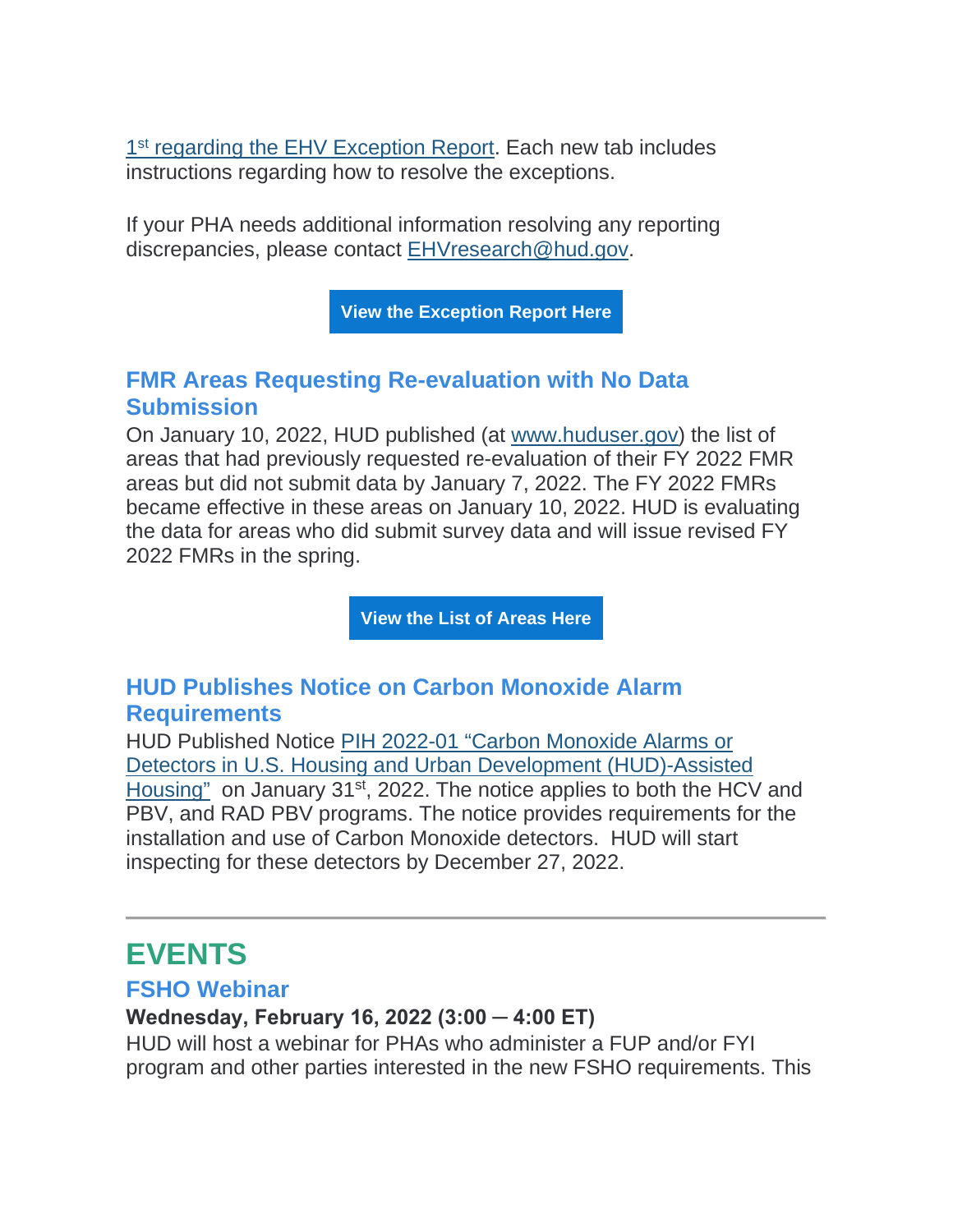training will cover eligibility, program requirements, and answer any questions you may have about the notice. Just click on the link below at the time of the Webinar. Advanced registration is not required.

**[Click Here 2/16/22 @ 3PM to Join the FSHO Webinar](https://lnks.gd/l/eyJhbGciOiJIUzI1NiJ9.eyJidWxsZXRpbl9saW5rX2lkIjoxMTQsInVyaSI6ImJwMjpjbGljayIsImJ1bGxldGluX2lkIjoiMjAyMjAyMDkuNTMxNDU0NzEiLCJ1cmwiOiJodHRwczovL2VtczguaW50ZWxsb3IuY29tL2xvZ2luLzg0MjU0Mj91dG1fbWVkaXVtPWVtYWlsJnV0bV9zb3VyY2U9Z292ZGVsaXZlcnkifQ.w_QhCJ1JKhpgJD0izCfNOdPbKZR-qyMr1_rHt4C2p6Q/s/1129219932/br/126371072110-l)**

## **HCV Utilization Webinar – Landlord Engagement**

### **Thursday, February 17, 2022 2:00-3:30pm ET**

During this webinar HUD will provide an overview of newly available resources to assist PHAs in improving landlord participation and satisfaction with their HCV programs. The resources covered will include landlord testimonial videos, a toolkit for planning and facilitating your own landlord symposium, and an info sheet explaining the role of PHAs.

**[Register for the Webinar Here](https://lnks.gd/l/eyJhbGciOiJIUzI1NiJ9.eyJidWxsZXRpbl9saW5rX2lkIjoxMTUsInVyaSI6ImJwMjpjbGljayIsImJ1bGxldGluX2lkIjoiMjAyMjAyMDkuNTMxNDU0NzEiLCJ1cmwiOiJodHRwczovL2VtczguaW50ZWxsb3IuY29tLz9kbz1yZWdpc3RlciZwPTg0MjQ4MCZ0PTEmdXRtX21lZGl1bT1lbWFpbCZ1dG1fc291cmNlPWdvdmRlbGl2ZXJ5In0.pinQULbFi7kbAZaqjX5I1eEVCZlIzpQrIIyHmGf_O-U/s/1129219932/br/126371072110-l)**

## **Watch the HCV Utilization Webinar from January 12th**

In case you missed it, we have posted a recording of the thoroughly delightful and captivating HCV Utilization Webinar from January 12<sup>th</sup> to the [HCV Program Trainings and Resources Site.](https://lnks.gd/l/eyJhbGciOiJIUzI1NiJ9.eyJidWxsZXRpbl9saW5rX2lkIjoxMTYsInVyaSI6ImJwMjpjbGljayIsImJ1bGxldGluX2lkIjoiMjAyMjAyMDkuNTMxNDU0NzEiLCJ1cmwiOiJodHRwczovL3d3dy5odWQuZ292L3Byb2dyYW1fb2ZmaWNlcy9wdWJsaWNfaW5kaWFuX2hvdXNpbmcvcHJvZ3JhbXMvaGN2L3Byb2dyYW1fdHJhaW5pbmdzX2FuZF9yZXNvdXJjZXM_dXRtX21lZGl1bT1lbWFpbCZ1dG1fc291cmNlPWdvdmRlbGl2ZXJ5In0.eGd2Ic4PJkUu0QU8lctnHEhxs0KpGd_vri7Hvb_2J3k/s/1129219932/br/126371072110-l) This webinar included a demonstration of the Two-Year-Tool (TYT) and explained how the TYT could help your HCV program make program utilization decisions as we transition into 2022. We also discussed the new Payment Standard waiver flexibility available in [PIH 2021-34](https://lnks.gd/l/eyJhbGciOiJIUzI1NiJ9.eyJidWxsZXRpbl9saW5rX2lkIjoxMTcsInVyaSI6ImJwMjpjbGljayIsImJ1bGxldGluX2lkIjoiMjAyMjAyMDkuNTMxNDU0NzEiLCJ1cmwiOiJodHRwczovL3d3dy5odWQuZ292L3NpdGVzL2RmaWxlcy9QSUgvZG9jdW1lbnRzL1BJSDIwMjEtMzQucGRmP3V0bV9tZWRpdW09ZW1haWwmdXRtX3NvdXJjZT1nb3ZkZWxpdmVyeSJ9.VbLvOQCDC9oSdLHEdb7ukNansZQz7L0AB1uQdEgvbYU/s/1129219932/br/126371072110-l) that will allow most PHAs to adopt a Payment Standard of 120% of Fair Market Rents.

**[Watch the Recorded Webinar Here](https://lnks.gd/l/eyJhbGciOiJIUzI1NiJ9.eyJidWxsZXRpbl9saW5rX2lkIjoxMTgsInVyaSI6ImJwMjpjbGljayIsImJ1bGxldGluX2lkIjoiMjAyMjAyMDkuNTMxNDU0NzEiLCJ1cmwiOiJodHRwczovL3d3dy55b3V0dWJlLmNvbS93YXRjaD91dG1fbWVkaXVtPWVtYWlsJnV0bV9zb3VyY2U9Z292ZGVsaXZlcnkmdj11ZENfckUxUnk5ayJ9.ChX1RaLzrkeFHltsJWDmx5mOyhRwZpM8y1-EUwD_DXY/s/1129219932/br/126371072110-l)**

# **FUNDING**

## **Reporting in IMS/PIC to get Special Fees**

IMS/PIC's 50058 data is used for HCV funding implementation purposes; as such please ensure timely and accurate reporting in IMS/PIC. For example, your PHA's 50058 reporting base is considered for allocation of